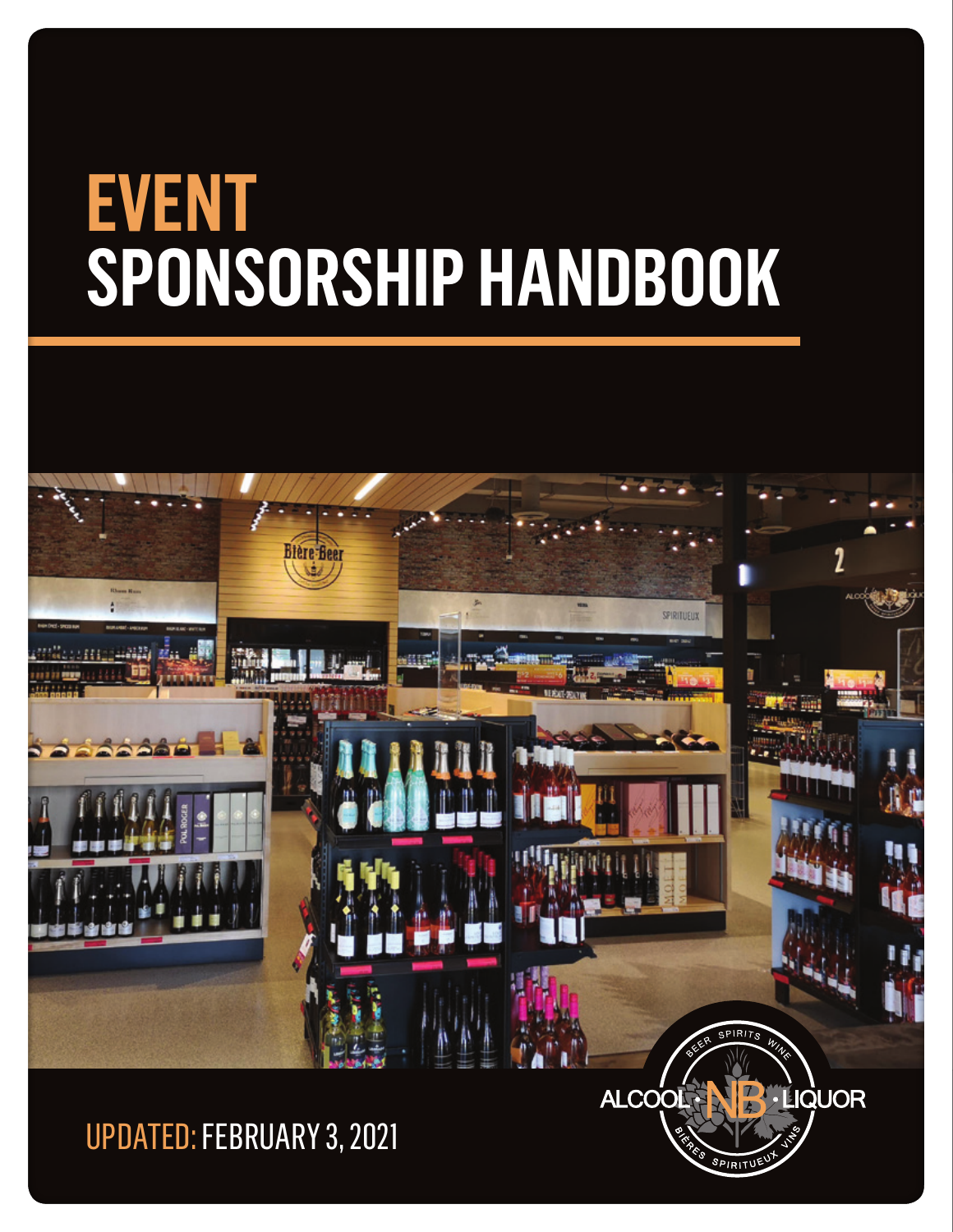| <b>Purpose</b>                                              | $\bf{3}$ |
|-------------------------------------------------------------|----------|
| <b>Handbook Statement</b>                                   | 4        |
| <b>Definitions</b>                                          | 4        |
| <b>Applicability</b>                                        | 7        |
| <b>Guiding Principles</b>                                   | 7        |
| <b>Duties and Responsibilities</b>                          | 7        |
| <b>Programs or Procedures Associated with this Handbook</b> |          |
| <b>Forms Associated with this Handbook</b>                  |          |
| <b>Review and Evaluation Schedule</b>                       |          |
| <b>Revision History and Contact Information</b>             |          |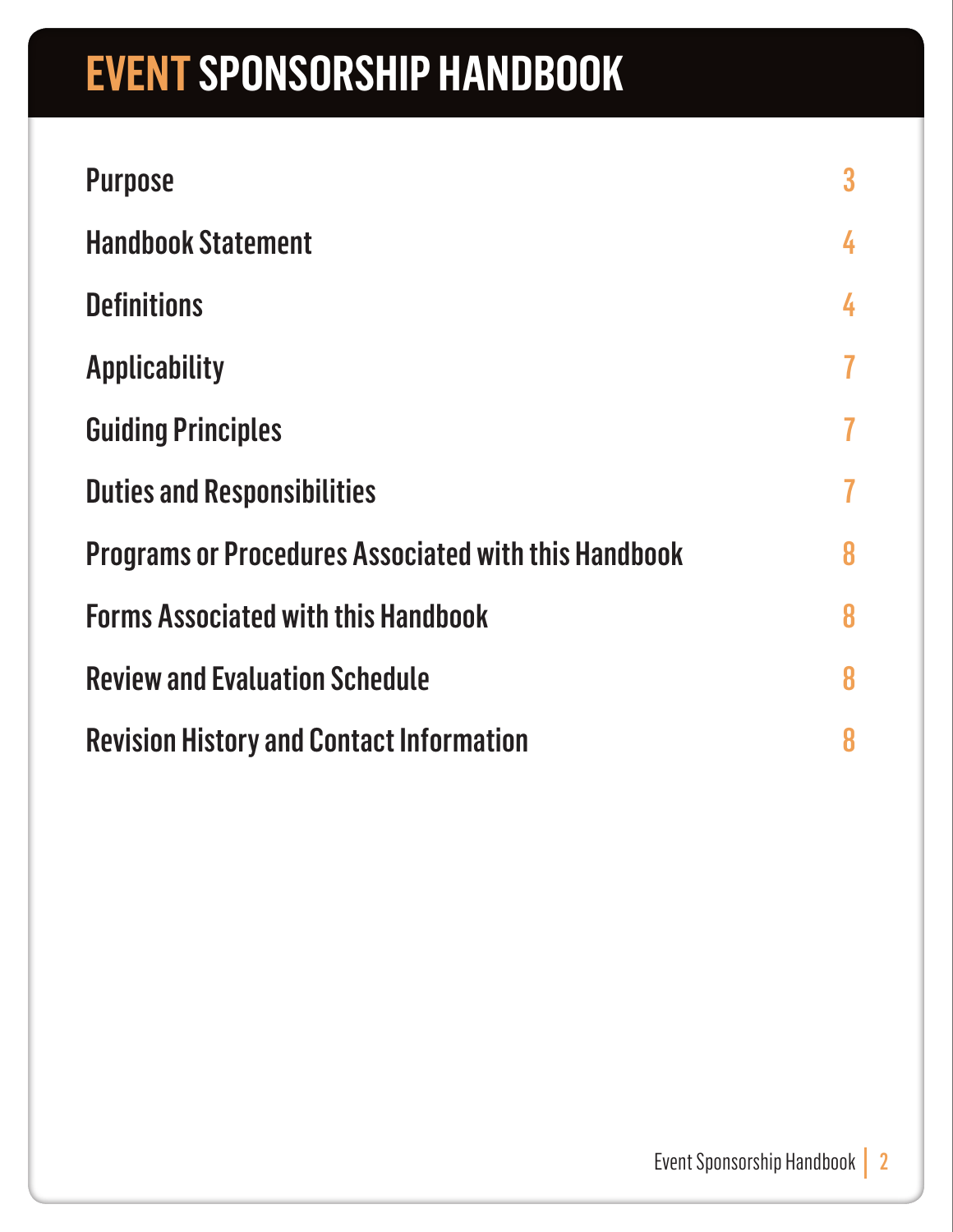

### **PURPOSE**

#### This handbook outlines ANBL's approach to evaluating requests for sponsorship as it relates to specific event types determined by ANBL.

The handbook ensures a standard evaluation and assessment process to ensure fairness and transparency in the assessments, and to provide clarity to partners and potential partners regarding the requirements for sponsorship and the expectations of them once their applications have been accepted.

The handbook also supports ANBL in making the most appropriate selections based on budget if applications exceed funds available by establishing clear criteria for applicants.

Pre-established evaluation criteria will be used to determine eligibility for each type of event.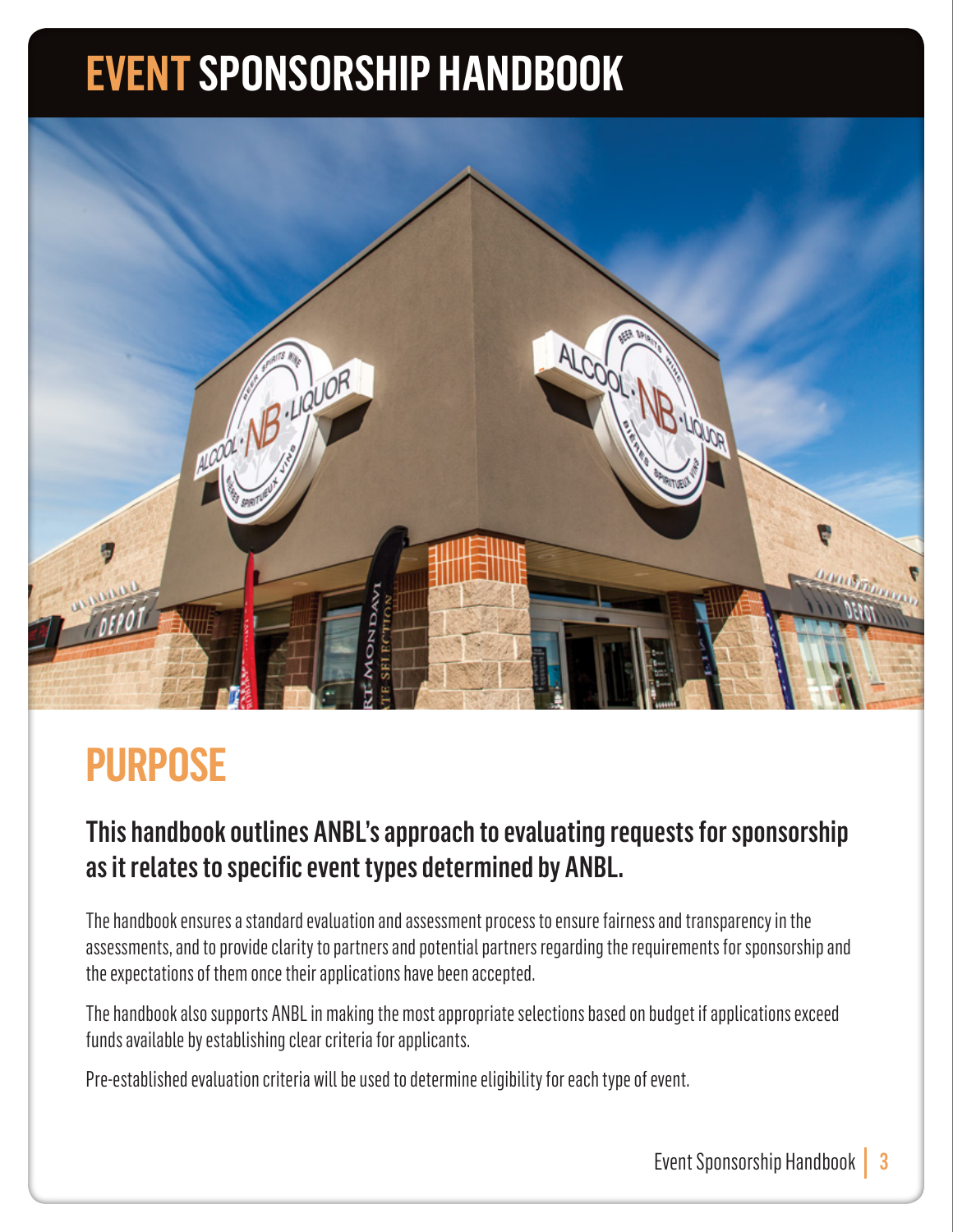### **HANDBOOK STATEMENT**

ANBL has identified four types of events that may be considered for support.

- 1. Portfolio Events (with on-site store)
- 2. Porfolio Events (without on-site store)
- 3. Community Events
- 4. Charitable events

### **DEFINITIONS**

The events defined below have different structures and objectives, and therefore some of the criteria outlined for sponsorship are unique to the specific event types. Participation by ANBL in any event will have a social responsibility component. Events that do not fall into any of the below noted event types will not be considered.

Applications from events that fall into these categories but that do not meet the pre-determined criteria for sponsorship, including submission timelines, will not be considered and must be resubmitted the following year.

| <b>PORTFOLIO</b>                           | These events are multi-year contractual agreements for the purpose of promoting one or more beverage alcohol<br>categories. Both ANBL and organizers share responsibility of the planning and execution of the overall event<br>including the ANBL on-site store (where applicable) and a variety of educational tasting opportunities. |
|--------------------------------------------|-----------------------------------------------------------------------------------------------------------------------------------------------------------------------------------------------------------------------------------------------------------------------------------------------------------------------------------------|
| <b>COMMUNITY</b>                           | Public events with at least 1000 people, where ANBL can be featured as a good corporate citizen for the<br>promotion of social responsibility.                                                                                                                                                                                          |
| <b>CHARITABLE</b>                          | Private or public events with at least 250 people, with the main purpose of promoting and raising funds for an NB<br>registered charity.                                                                                                                                                                                                |
| <b>SOCIAL RESPONSIBILITY</b>               | A self-regulating business model that examines what a company does to make the world a better place and take<br>responsibility for the social impacts of their operations.                                                                                                                                                              |
| <b>IN-STORE</b><br><b>MERCHANDISING</b>    | Any materials or space used inside or facing outside ANBL locations, bricks and mortar or other channels, used<br>to promote the event or products featured as part of the event or initiative.                                                                                                                                         |
| <b>SOCIAL MEDIA</b><br><b>PROMOTIONS</b>   | Any messaging (content or advertisements) used via our digital platforms on ANBL's social media channels used<br>to promote the event or products featured as part of the event or initiative.                                                                                                                                          |
| <b>BEVERAGE</b><br><b>ALCOHOL SUPPLIER</b> | Individuals who represent the beverage alcohol community in the province of New Brunswick, at festivals, events<br>and in retail locations.                                                                                                                                                                                             |
| <b>EVENT ORGANIZER</b>                     | The person, or people, responsible for the overall planning and execution of the referenced event.                                                                                                                                                                                                                                      |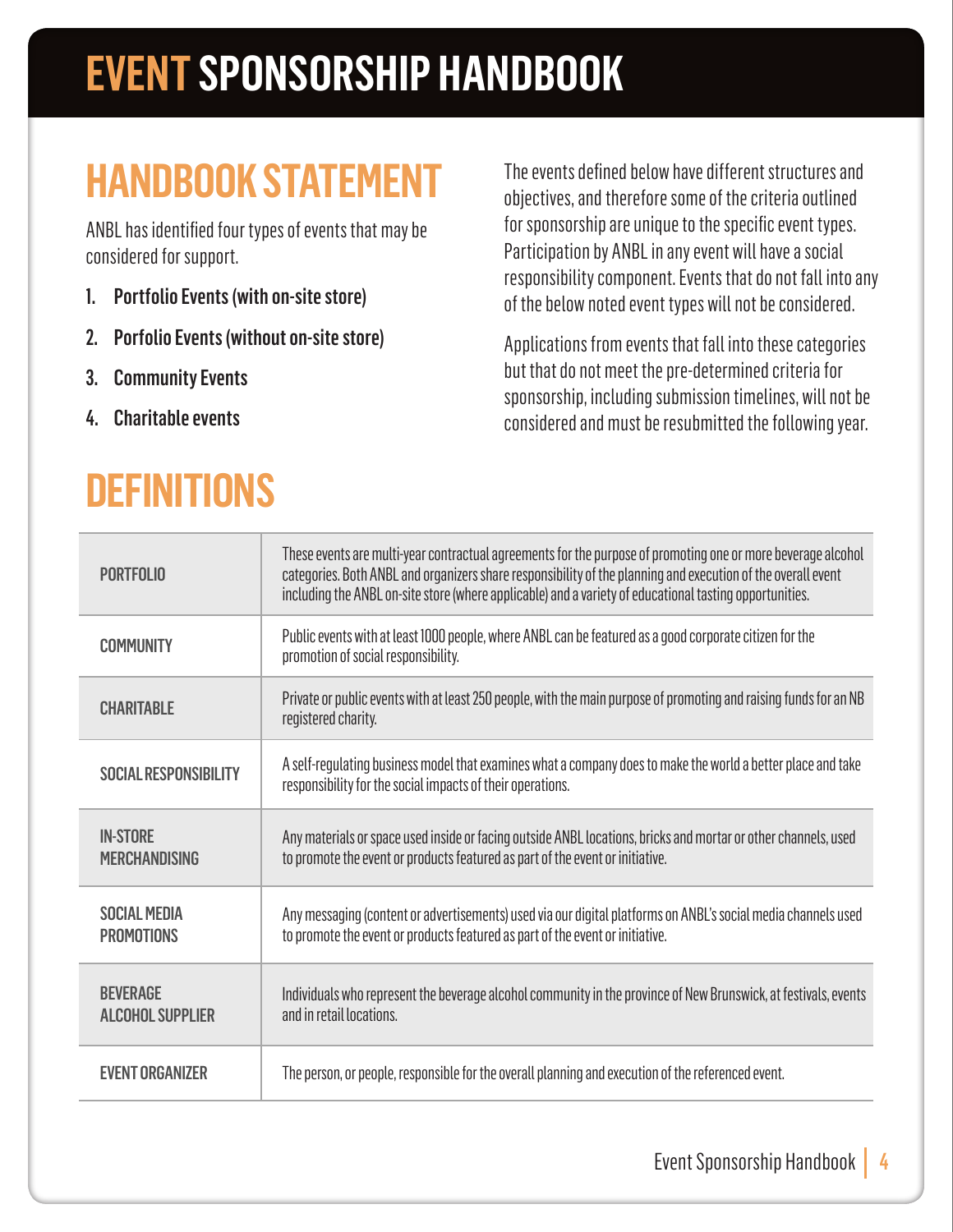| <b>LETTER OF TRANSPORT</b>                    | A letter, created by ANBL's Community Administrator, that outlines specifics about alcoholic beverages entering<br>New Brunswick, from any other Canadian province. This document is required to legally bring alcohol into the<br>province. |
|-----------------------------------------------|----------------------------------------------------------------------------------------------------------------------------------------------------------------------------------------------------------------------------------------------|
| MEMORANDUM OF<br><b>UNDERSTANDING</b>         | an agreement between two or more parties outlined in a formal document. It is not legally binding but signals<br>the willingness of the parties to move forward with a contract.                                                             |
| <b>NEW BRUNSWICK</b><br><b>CRAFT PRODUCER</b> | A small batch producer of alcohol whose brewery, winery or distillery is rooted in the province of New Brunswick.                                                                                                                            |

#### **SUPPORT BY EVENT TYPE**

#### **PORTFOLIO EVENTS (WITH ON-SITE STORE)**

Portfolio Events are considered an investment in category growth in either the short or long term and have the potential to attract customers from a wider geographic base. ANBL has a pop-up shop on-site at these events and there is a unique value proposition for ANBL. A link to specific guidelines for Portfolio Events (with on-site store) is included later in this handbook.

#### ANBL's sponsorship of portfolio events may include:

- Authorizing a contract that outlines shared responsibility between event organizers and ANBL
- Providing human resources to source products to be featured at the event
- Providing social responsibility funding, requirements and/or execution as agreed to between organizers and ANBL
- Offering participating suppliers, a discount as referred to on the Supplier Discount Form on pre-determined quantities of featured products
- Sponsoring the event by financially contributing directly to the event, to assist with overhead costs associated with executing the event (ie. design/print of tickets, promotional materials, or venue rental)
- Promoting event(s) on ANBL's owned media (i.e. website, social etc)
- Offering the option of selling event tickets in ANBL corporate stores (as agreed upon in the contact)
- Developing and executing marketing and promotions at the on-site store
- Providing translation services
- Managing ANBL resources for the planning and execution of on-site store operations

#### **PORTFOLIO EVENTS (WITH NO ON-SITE STORE)**

#### Refer to definition of Portfolio Events on page 4.

Portfolio Events (with no on-site store) are considered an opportunity for promoting and/or enhancing a predetermined category for ANBL.

#### ANBL's sponsorship of this type of event may include:

- Sourcing products on behalf of event organizers
- Providing social responsibility funding, requirements and/or execution agreed to between organizers and ANBL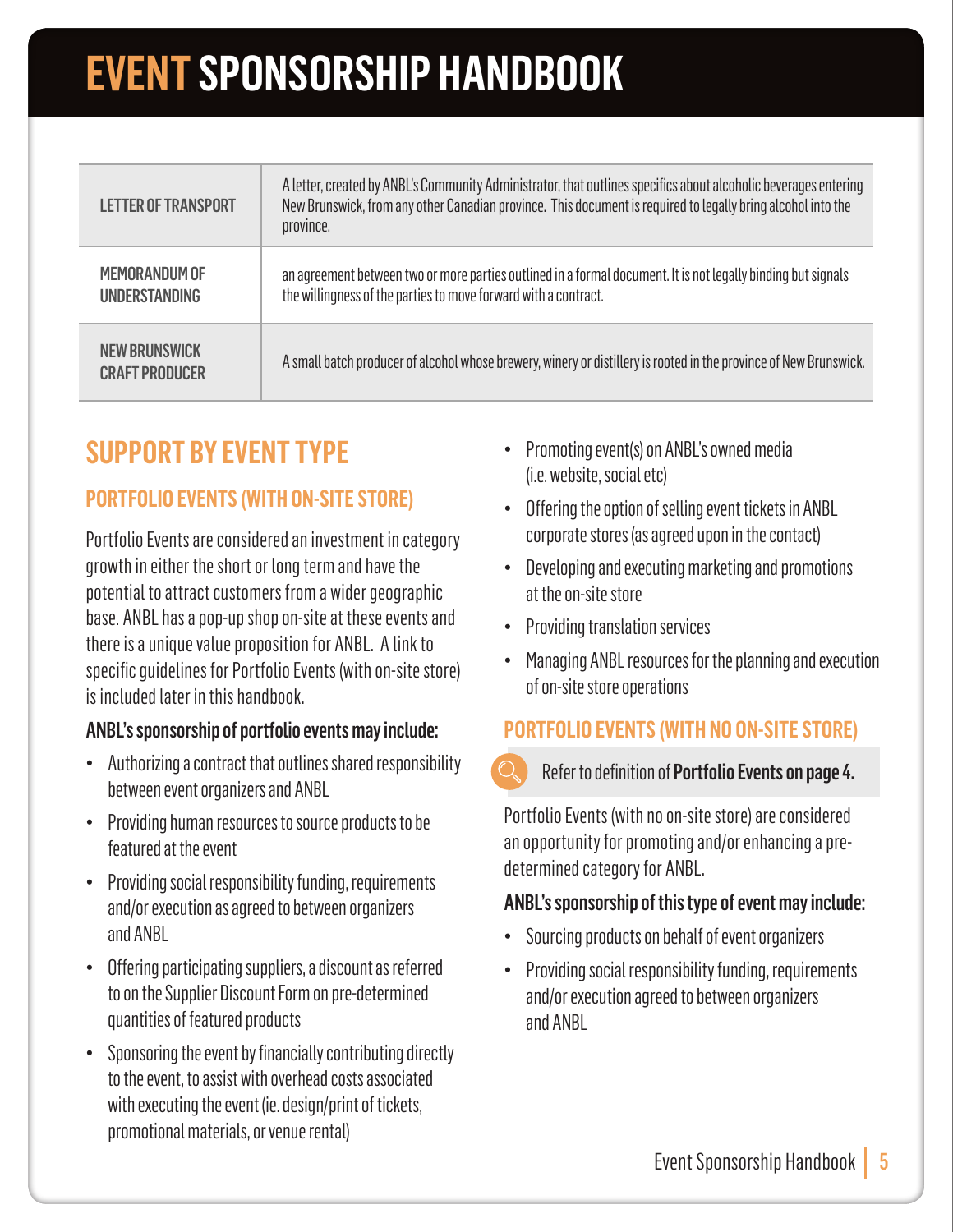- Offering participating suppliers', a discount as referred to on the Supplier Discount Form on pre-determined quantities of featured beer products (bottles or cans of domestic or imported products listed at ANBL.) Please note that kegs, product from NB craft alcohol producers from within the Maritimes and all beer / cider from outside the Maritimes are not eligible for a discount
- Supplying Letters of Transport for for any product being featured at the event, from a Canadian province outside of NB
- Event expenses, where funding for event organizers, to assist with costs associated with executing the event (ie. design/print of tickets, promotional materials, or venue rental)

#### **COMMUNITY EVENTS**

While there may or may not be a charitable component involved in a community event, it is encouraged. ANBL's objective with sponsorship of these events is to provide support to community partners and highlight social responsibility and responsible consumption.

#### ANBL sponsorship of this type of event may include:

- Providing social responsibility funding, requirements and/or execution agreed to between organizers and ANBL
- Volunteer recognition
- Direct funding to assist with overhead costs associated with executing the event

Refer to definition of Community Events on page 4.

#### **CHARITABLE EVENTS**

ANBL's objective with sponsorship of this type of event is to help raise awareness and funds for a New Brunswick charity registered with the Canada Revenue Agency (CRA), as well as to highlight social responsibility and responsible consumption.

#### ANBL sponsorship of this type of event may include:

- Providing social responsibility funding, requirements and/or execution
- Promotion of the events on ANBL's owned media
- Funding to assist with overhead costs associated with executing the event
- Funding to support the registered charity benefiting from the event
- Letters of Transports for unlisted products being featured at the event, from a Canadian province outside of NB
- Assistance with the recruitment of event volunteers
- Refer to definition of Charitable Events on page 4.

#### **APPLICATION PROCESS & DEADLINES**

- Applications are located on www.anbl.com/ANBLcares
- Applications will only be reviewed when submitted using the official forms provided
- Applications accepted for consideration when submitted by the deadline outlined in the respective event guidelines document
- Application approval will be based on criteria outlined and available funds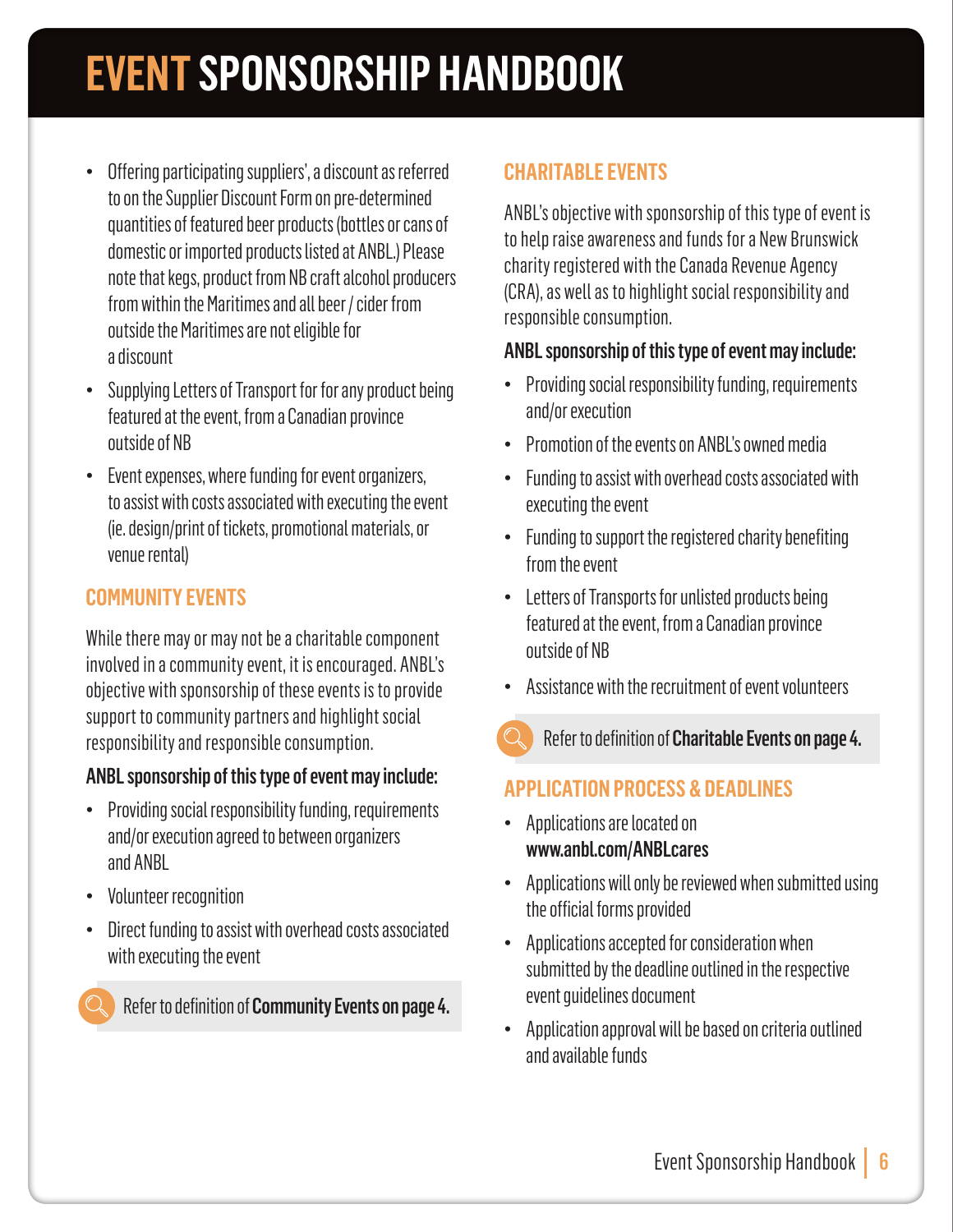• Approval notification will be finalized according to the schedule outlined in the corresponding event type guideline document

#### **EVALUATION CRITERIA**

Refer to evaluation outlined in respective event guidelines on the following page.

### **APPLICABILITY**

This handbook applies to New Brunswick (NB) based events for any type of ANBL sponsorship, whether it is monetary or in-kind.

This handbook applies only to applications for New Brunswick events, submitted using the application template provided by the dates outlined in the respective event guidelines document. See section 10.0.

If ANBL receives two applications for the same area, timeframe and/or portfolio category, the applications will be reviewed according to the criteria outlined in the corresponding guidelines document. If two applications are still deemed equal after evaluating all the criteria, the selection will be made based on which was submitted first.

Only events that target the demographic audiences of 19+ years, and promote the responsible consumption of beverage alcohol, will be considered.

### **GUIDING PRINCIPLES**

- Health & Safety
- Compliance and alignment with the ANBL mandate and strategic plan
- Fairness and equity
- Transparency and clarity
- Corporate social responsibility

### **DUTIES AND RESPONSIBILITIES**

The applicants are responsible for submitting a completed application, using the official template provided, by the required deadline.

The Vice President (VP) Marketing and Communications has the overall accountability for this handbook.

#### **APPROVALS**

- Portfolio events (with on-site store) require authorization from ANBL's President and CEO.
- Portfolio events (with no on-site store) require authorization from the VP Communications and Marketing, upon receiving annual recommendations from ANBL's Public Relations Specialist.
- Community events require authorization from the VP Communications and Marketing, upon receiving annual recommendations from ANBL's Public Relations Specialist.
- Charitable events are authorized by ANBL's Community Business Partner